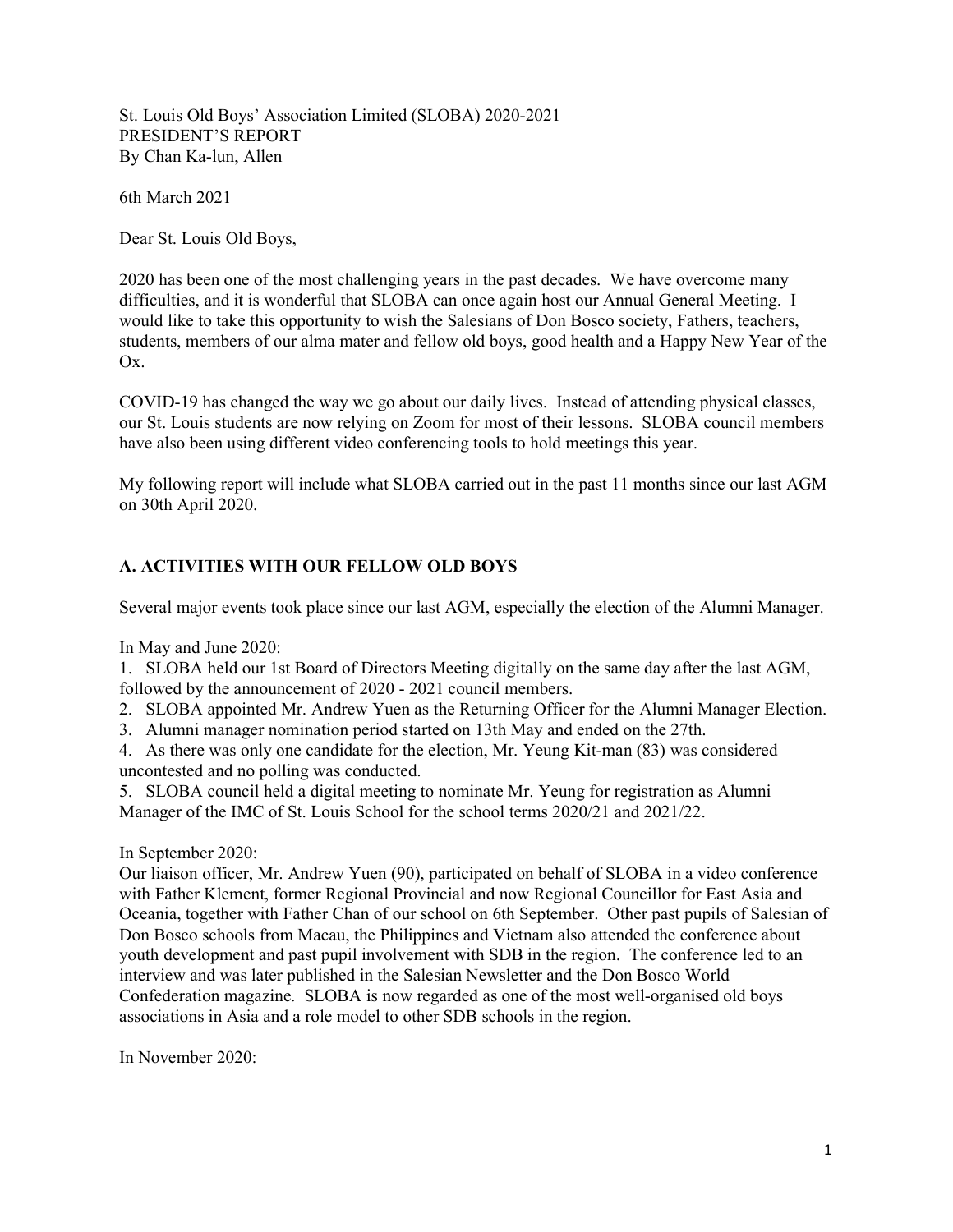SLOBA launched a campaign asking members to update their contact information as well as inviting them to share their career expertise for our future events, and we have received many positive feedbacks.

## B. SUPPORT TO ST. LOUIS SCHOOL AND STUDENTS

Apart from supporting our old boys, we also support our alma mater and fellow students through different activities.

In July 2020:

SLOBA president and vice president attended the Graduation Dinner of the Class of 2020 on 3rd July. We enjoyed a very exciting evening and were touched by many cheerful moments.

In August 2020:

Mr. Yeung Kit-Man, re-elected alumni manager, was interviewed by Aloysians. The interview has also been posted on the SLOBA website.

In October 2020:

1. SLOBA president and vice president met with teachers and students to discuss plans for a student-led booth in the 2021 Chinese New Year Flower Market. Unfortunately, the project was cancelled due to reduced scope of the Flower Market caused by COVID-19.

2. SLOBA council members visited Salesians of Don Bosco Ng Siu Mui Secondary School to meet with their Principal and students to learn more about their school culture.

In November 2020:

SLOBA council members attended St. Louis School Speech Day 2020 on 20th November. Dr. Vincent Kan (78) was the Guest of Honour and shared a great speech to all graduating boys.

In December 2020: SLOBA organised a career talk 生涯規劃及轉職規劃工作坊 through Zoom.

In January 2021:

Together with our alma mater and the support from 30 old boys, SLOBA helped to fundraise for 750 copies of 90th anniversary commemorative publication. 500 copies have been allocated for our students and 250 copies for universities, primary schools, secondary schools of Hong Kong and the Central Library. The purpose of sending these copies was to promote our school to all education institutes in Hong Kong.

In March 2021:

We arranged a special graduation gift, a stainless steel cup, to our class of 2021 S6 boys. They faced so many challenges in their last school years in St Louis. We wish them a wonderful new chapter in life.

## C. SUPPORT TO OUR CLERGYMEN

SLOBA continues to support our clergymen through our Clergymen Care Team.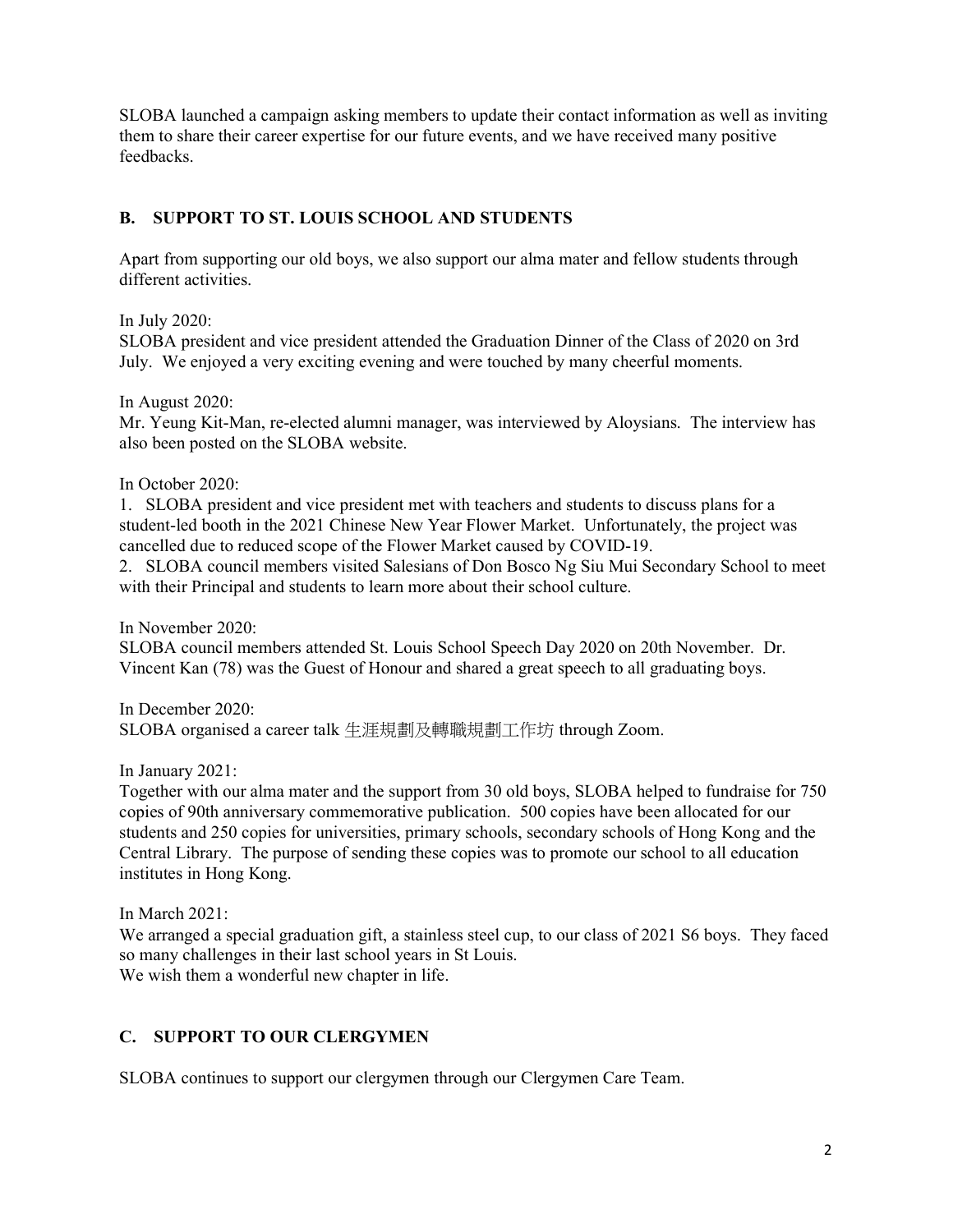SLOBA council members and old boys continue to support Father Bogadek and Father Michael McKenna such as escorting them to medical check-ups at hospitals. Father McKenna is now residing at the Braga House. We also paid regular visits to Father Bogadek and some old boy doctors helped monitor his health condition. Special thanks go to Dr. Dominic Sinn (68), Dr. James Lee (81) and Augustine Lo (82).

In May 2020:

Boxes of facemasks and other sanitary items donated by old boys were delivered to Salesians English School, St Louis School, Aberdeen Technical School, Tang King Po School, and Salesians of Don Bosco Ng Siu Mui Secondary School for use by priests in their schools as well as some of their underprivileged students and families.

In September 2020:

SLOBA council members supported Brother John Lee for his surgery by arranging transportation to doctor visits.

In December 2020: We presented a Christmas hamper to the clergymen at the rectory.

In January and February 2021:

1. We presented a Chinese New Year hamper to the clergymen at the rectory.

2. SLOBA set up new groups to organise Father Bogadek's 90th birthday celebration and 2nd phase of Father Bogadek's Biology Museum.

3. SLOBA launched a campaign collecting short video clips for Father Bogadek's birthday celebration.

## D. LOSS OF OUR LOVED ONES

On 11th August, SLOBA council attended 鐘伯(鍾國群先生)'s wake. 鐘伯 served St. Louis School for decades and passed away at the age of 106.

On 23rd August, SLOBA arranged a memorial mass for Father Peter Cheung (張錦泉神父), who served as a teacher during the 1970s. The mass was held at the St. Louis School chapel and was broadcast live on YouTube with over 300 views in two days.

\*\*\*

Father John Foster established SLOBA with a group of old boys in 1961. 2021 marks the 60th anniversary of SLOBA. With the introduction of COVID-19 vaccines, we have high hopes that the pandemic will soon be over, and we can resume our normal lives and social activities. More information will be provided about our upcoming activities in the following months to celebrate our 60th anniversary, and we welcome you to contact us with any new ideas and suggestions.

Lastly, I would like to thank all Council Directors, Co-opt members and old boys for their efforts and contributions in this difficult 2020.

Thank you again for your continued support, and we hope to see you all at our future events, whether online or in person.